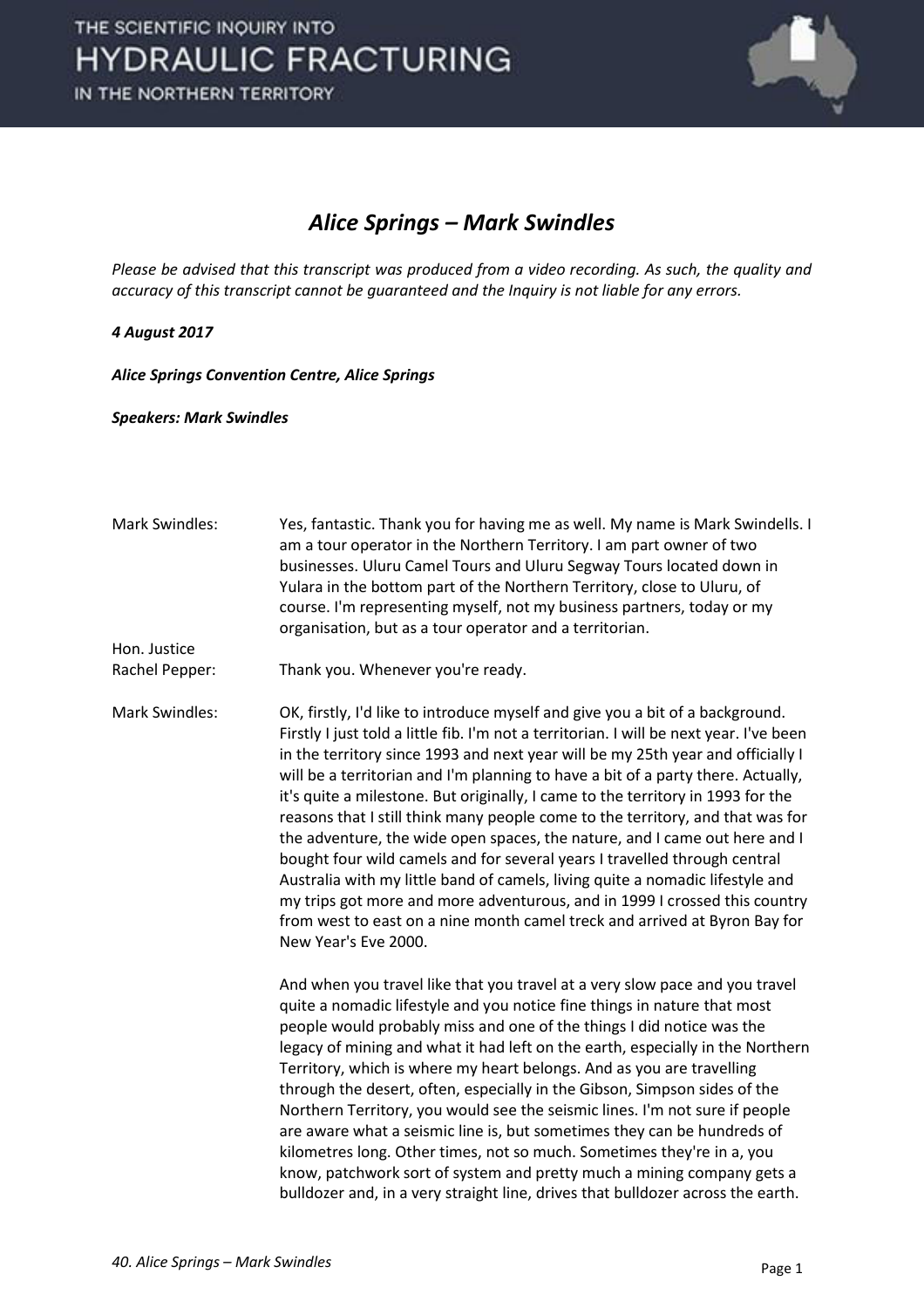

 And some of the seismic lines I have experienced out there, I presume, are from the 1960s and 1970s, and I don't know how long it takes for a seismic line to disappear back into nature, but obviously 40 years is still not enough. And these seismic lines are quite amazing, actually, 'cause if there is a hill or a mountain in the way, some of the oldest mountains in the world, those bulldozer drivers must have had amazing courage because they would just cut a scar up and over and onto the other side and they are in a straight line. No tree or river or creek is spared.

 The other thing that I noticed while I was out there was the water running freely where it shouldn't and this is once again a legacy from mining companies. And we have two water sources under the ground in central Australia, artesian and sub-artesian, of course it's the artesian water that will come up if it's allowed to and spill onto the ground and in the 90s there was a great effort, especially in the Simpson Desert region, to cap all of these bores that were bringing up water in large amounts 'cause we were told that the Great Artesian Basin was being lowered and any water that was being wasted and didn't have a reason to be on the surface was actually lowering the water table.

 And I did notice that and I've also noticed over a long time and a long period, through tax payers money, most of these bores have now been capped because we know that the underground water is very precious, especially to desert people like ourselves in central Australia. And as I travelled in 1999 I finally reached Queensland and it was quite a, quite a shock, actually, because for the first time in my life I came across fracking and pipelines and water spilling onto the ground and this was very fresh. It was happening then and there. I haven't been back to Queensland till recently, which was earlier this year and I travelled through some of those regions, and I was quite shocked and staggered how fracking has in those, sort of 17 years, how it has really opened up, taken over the country and become quite an obvious sight on the landscape.

 But eventually I started collecting camels and I had so many camels, I had to start a business. And that's quite a long story, but currently with my two business partners we employ 30 people at Yulara, around 30 people, and I also have about 50 camels as well. And I love tourism, it's a wonderful business and I'm very proud of my backyard, very passionate about my backyard and I think, you know, the place that we live, Yulara, is a beautiful place to live. We're actually the ninth largest town in the Northern Territory with a population of 1,000 people. And the town is 100% tourism. If it wasn't for tourism it wouldn't be there. We have our amazing rock in our backyard, Uluru and when you look at the figures with tourism it's quite staggering in the Northern Territory. Four to five times our population of people come and actually visit the Northern Territory on a holiday.

 Which is pretty amazing when you think about it. It's a huge industry, it's a big industry. It's an industry that certainly needs protection and the reason it does need protection, especially environmentally, is for the reasons why people make the trip out to the Northern Territory, why they fly at great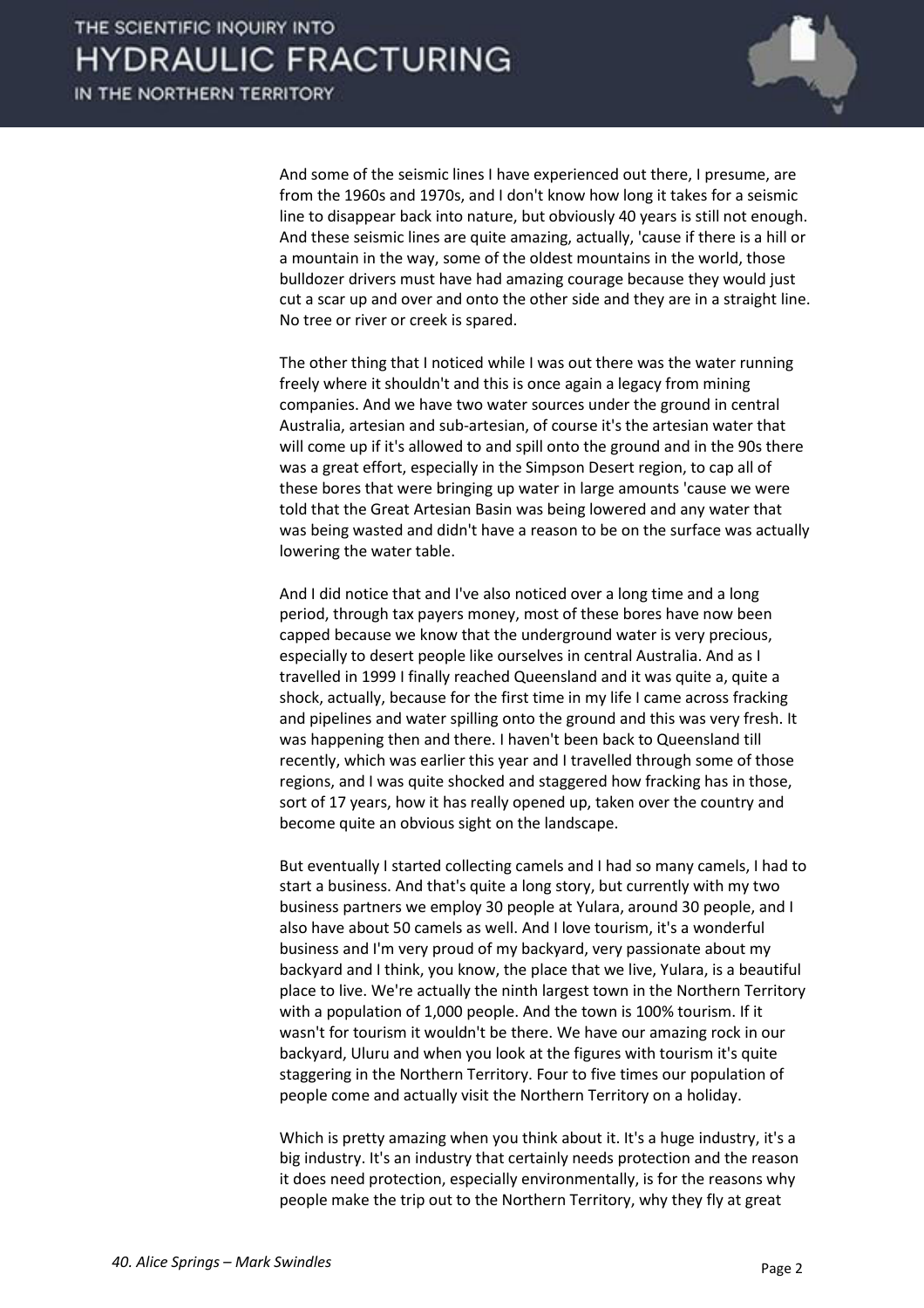

expense or why they drive at great expense and great time to actually, you know, spend in the car to actually get here. Why do people come all the way out to the Northern Territory to visit? Well, I can tell you what they're not coming for. They not coming for the shopping. They're not coming for the nightlife. They definitely aren't coming for our beaches. And they're not coming to ski. They're coming to experience nature, they're coming to experience something that is quite rare these days, which is nature in its purest form, you know, untouched by man. Wildlife. People come for the isolation, the loneliness, the great expanses. They come to drive our amazing roads.

 And I think the gas industry and fracking could actually deter people from actually coming. If you're coming for the natural beauty, unfortunately, I think something as industrial as gas mining will turn people away in their droves. We have a certain image in the Northern Territory, and that is this wild landscape, either the top end or down here in the south desert landscape, and people like it that they can drive through for sometimes hours without seeing any infrastructure or any people to want to actually come here and I think if that does change it'll be quite detrimental to tourism in the Northern Territory.

 We're seeing, I meet people from all around the world. It's one of the privileges of my job and Yulara is quite an expensive destination to get to. It's not really what you call a backpacker destination even though we do get backpackers. It's more upper middle class people coming and a lot of our guests are quite intelligent people and one of the things they often say, especially with my business, is the thing that ties people together is they probably got a degree at some point in their life, they're professional people that come out. And we also get a lot of Australians and this year has been a wonderful year in tourism and for many reasons it's probably been the best year since the year 2000, the Olympic years, but we're seeing a lot more Australians travelling in their backyard and there's reasons for that. Australia, once again, is a safe destination but as the Australian dollar drops it becomes more expensive to travel oversees and people are out seeing their own country and even tourism, a lot of our guests drive to central Australia and they take many weeks off, annual holidays. They've got all their kids in the car. They're often pensioners doing this dream trip around their own country.

 And there's a bit of a circuit and they travel on the outside of the Simpson Desert through four states, Queensland, New South Wales, South Australia, Northern Territory, and back up through Queensland so there's a bit of a loop and they can go either way. And we're actually starting to hear, mainly Australians who are doing those longer trips, that it's so nice to be in the Northern Territory where there's no fracking. People are taking it, on board they're quite confronted by it, especially as they go through Queensland. It seems to be having quite an impact and they're just commonly referring to the Northern Territory, that, you know, it's wonderful that it hasn't happened to the territory and we, you know, it's still a great place to go to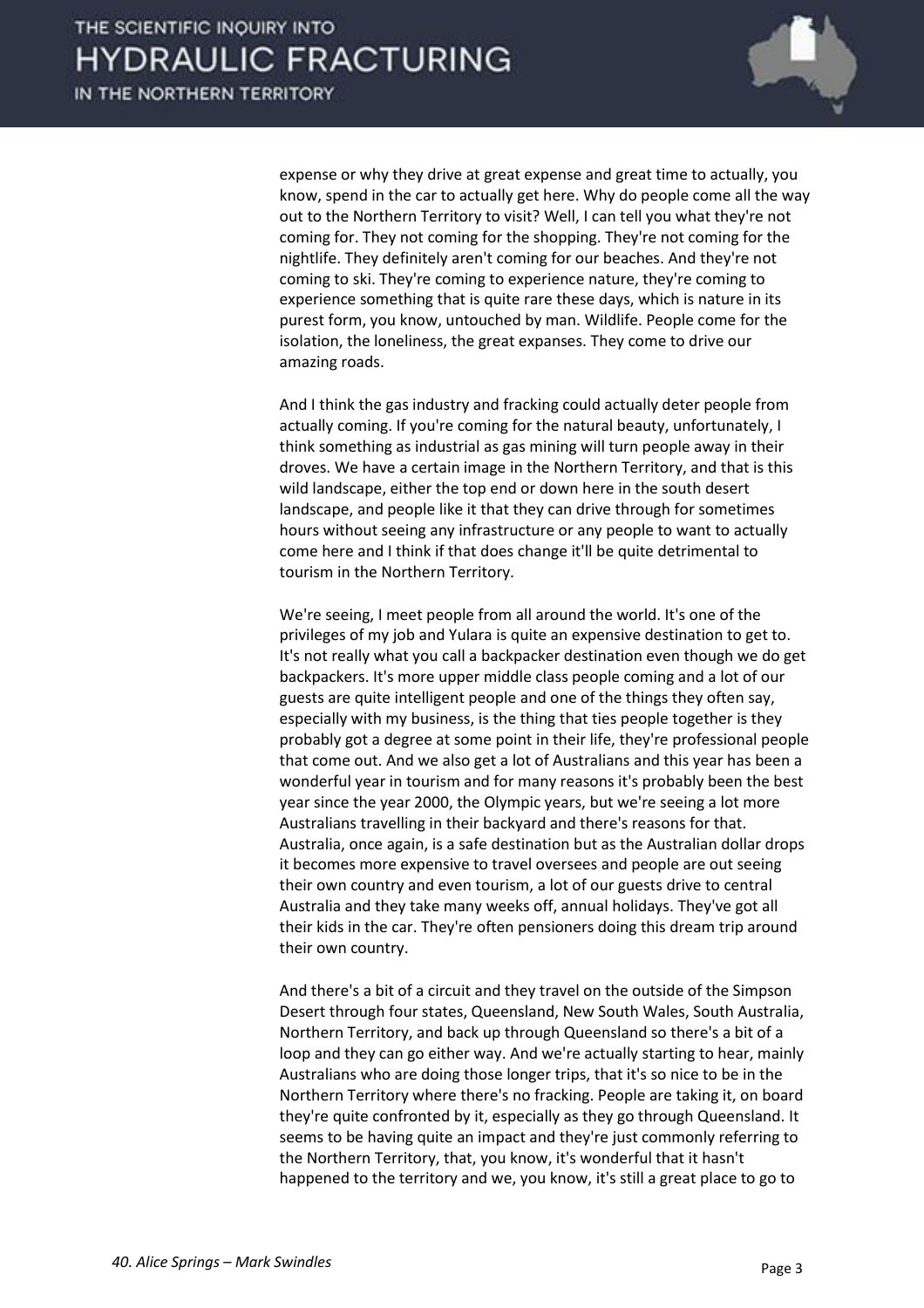

experience, you know, the bounty of natural beauty that we actually have in the Northern Territory.

 So, this is happening more and more so, and that does concern me. My ears prick up every time I actually hear that. And fracking, you know, is happening in vast areas of Queensland and the gas pipelines are sort of, are now a patchwork throughout Queensland and people do notice it, they certainly do. So, I'm quite concerned about that. We also have many other industries besides camel riding, you know, the tourism world of Yulara, the pilots there's 14, I think, currently at the moment, that do joy flights in the region, around Yulara, Kata Tjuta. One of the most popular ones is flying over the Lake Amadeus Basin to King's Canyon that's one of the most popular ones. It's one of the ones that pilots push the most 'cause it's quite a long trip and they're keen to get their hours up. And I think that would be quite affected at the moment. It's really pristine, it's rare to even see a track out there. And you get, you know, this really wonderful experience when you fly. It's something I recommend all guests coming in to central Australia do 'cause it's, what really impresses people is there's nothing to see.

 You know, there is nothing. There's no houses or buildings or tracks or roads. It is like it was thousands of years ago. And it's a very impressive site. And people pay big money to see nothing on the ground. It's just wonderful, stunning beauty and it's a rarity in this day and age and it's one of the, you know, the treasure of the Northern Territory. I think the gas mining, you know, has had great effect on certain regions in Queensland, but it's also had quite an effect on tourism in other parts of the Northern Territory. It's a hard one to actually to say, it's hard to demonstrate because it hasn't yet happened, but in the cases that it has happened we can look at INPEX that in Darwin and certainly that had a great effect on Darwin tourism. A detrimental effect on Darwin tourism. There's quite a few articles that are written by Darwin papers, I think even Darwin council looked into it as well. And it's slowed down the Darwin tourism economy quite substantially to the point that NT Tourism relocated their office from Darwin to Alice Springs.

 For a couple of years there it was very difficult to get a room in Darwin. The rooms were booked up by mining construction, men engineers, men and women engineers, and surveyors and construction people. You know, it was a massive project and these people were there to work. They weren't there as tourists and they didn't go to restaurants and they didn't go on tours and they took over the accommodation situation in Darwin and people knew it was only a flash in the pan so people didn't go building up more accommodation. I suppose if you owned a hotel it was quite a good time for you but if you're another tour operator it was quite a hard time for several years. In fact, from what I understand, some people did close up shop and, you know, it's hard to start up a business in Australia. I'm sure, I'm not sure people are aware of that. It's very difficult and when your business goes down it's probably hard to start it back up again after, but it's, you know, tourism is a great investment on, we invest heavily into tourism and we invest heavily into publicising the Northern Territory.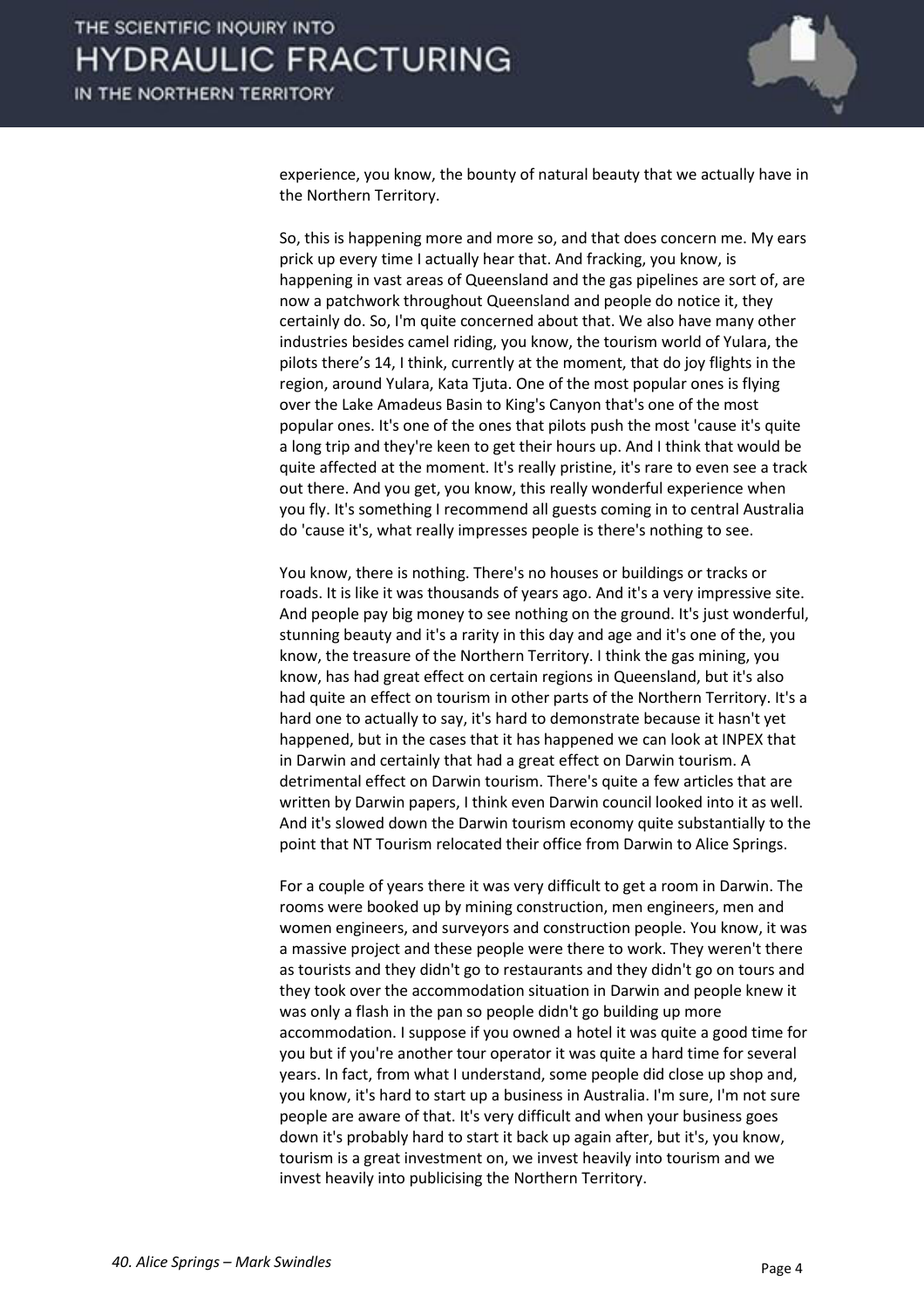

 And I certainly feel that, you know, when you promote the Northern Territory, you don't see instantaneously. Often you see it years later. What you do today you might not see the benefits for many years to come, but certainly the downfall as well, if a negative thing happens and people stop going to a location then it can take many years to build it back up. And that certainly happened in Darwin with the accommodation being taken over by the Inpex construction and it pushed the prices of rooms up considerably as well, so I said ..Tourism relocated to central Australia. Why promote something if you can't get people in there? The effect of staffing as well, too, at large gas industry, I think would be challenging for actually a operator in central Australia. It's very hard to compete with wages and it is a big issue, staffing in central Australia. We pay above the award wage. We really try and look after our staff. We have probably better accommodation than probably other camel farms out there. We really try to lift the standard but at the end of the day we have seen the effect of mining booms and in remote areas they will poach your staff.

 And you know this has gone on forever and a day, you now. I read a book recently about the gold rush in Melbourne, how people, sailors left the boats and people left their job and people downed tools and off they went. It was a better opportunity out there, but it did make it very difficult for people to actually run businesses and I could see the same happening in central Australia. Of course, you know, miners will always be miners, and as we know, they party pretty hard. There's issues with, you know, drugs and violence. There are towns out there that are mining towns still to this day, Kalgoorlie, .... Leonora, Coober Pedy, Broken Hill, and I don't know if anyone's ever spent time there on a Friday or Saturday night. I'm not a small guy but on the couple of occasions I have actually had to overnight in those places I go and sit in my hotel room. I'm not the tourist out there walking the streets, I don't feel safe.

 Unfortunately, Alice Springs has a bit of an issue these days with the perception that there is, that it's a dangerous, violent place. I don't know how adding hundreds of miners into the mix is actually going to help that situation. Especially our elderly travellers, retirees, they like to know that they're safe and already they are bypassing Alice Springs. They'll camp by the side but we're having, you know, there's certainly a big effect there that, especially with elderly people, if they don't feel safe and content to camp, they'll move on. And I don't, I think that issue with large numbers of miners, it's Australia wide, it's always happening and always will happen. You know, when you have over, wealthy young men who are away from home and they're only, entertainment on a Friday or Saturday night to drink it does have a huge social issues.

 So, I can see, you know, that it will be detrimental to tourism and certainly, you know, just the look of, the raw industrial look of, you know, gas fields that won't encourage people to come out. I think it will push people away. The other thing I'd like to bring up, too, is Yulara, as I said before, is the ninth largest town population wise in the Northern Territory and we're right in the middle of the Amadeus Gas Basin there and I'd really like to make a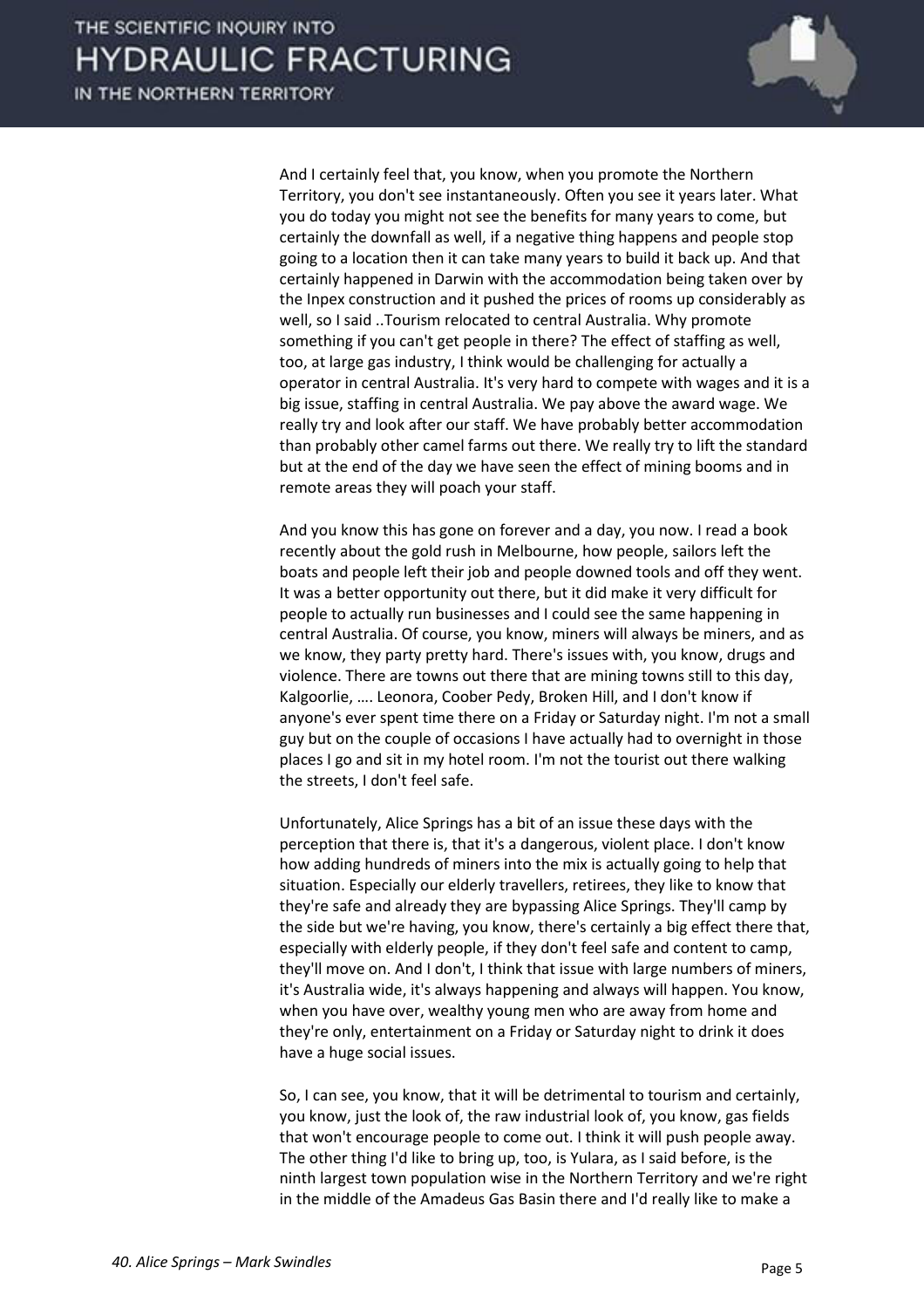

| <b>Mark Swindles:</b> | That's correct, yes.                                                                                                                                                                                                                                                                                                                                                                                                                                                                                                                                                                                                                                                                                                                                                                                                                                                                                                                                                                                                                                                                                                                                                                                                                                                                                                                                                                                                                                                                                                                                                                                                      |
|-----------------------|---------------------------------------------------------------------------------------------------------------------------------------------------------------------------------------------------------------------------------------------------------------------------------------------------------------------------------------------------------------------------------------------------------------------------------------------------------------------------------------------------------------------------------------------------------------------------------------------------------------------------------------------------------------------------------------------------------------------------------------------------------------------------------------------------------------------------------------------------------------------------------------------------------------------------------------------------------------------------------------------------------------------------------------------------------------------------------------------------------------------------------------------------------------------------------------------------------------------------------------------------------------------------------------------------------------------------------------------------------------------------------------------------------------------------------------------------------------------------------------------------------------------------------------------------------------------------------------------------------------------------|
| Rachel Pepper:        | Thank you very much. I understand you drove here today, is that right?                                                                                                                                                                                                                                                                                                                                                                                                                                                                                                                                                                                                                                                                                                                                                                                                                                                                                                                                                                                                                                                                                                                                                                                                                                                                                                                                                                                                                                                                                                                                                    |
| Hon. Justice          | myself to come in here, and considering in central Australia it's the second<br>largest town it would be wonderful if the town of Yulara could be included<br>on the list of towns that will be consulted. I think it's very, very important. I<br>think this matter, as well too, it all seems to be happening so quickly, you<br>know, we've got a year to make such a momentous decision and I think, too,<br>personally, a referendum on a subject like this, that wouldn't be out of the<br>question.<br>It is a very important subject. A lot of indigenous people who still aren't<br>aware of what is going on because they live in a region where they have<br>little access to the news. They have no access to newspapers. I've lived on<br>several aboriginal communities and there is no newpapers for sale. People<br>don't have computers and internet access, so there's a whole group of<br>people that aren't being consulted out there and I think that's very<br>important that they are consulted because this will have a dramatic effect<br>on their lives but it's also their country as well. And I think if they're not<br>made aware, especially around the Lake Amadeus Basin, you have, you<br>know, Docker River and and  I think these people need to be informed<br>as well and hints, you know, Yulara is a little bit easier for them to visit than<br>it is Alice Springs. So, please consider that and please, it would be wonderful<br>if you could put us on the list of towns that will be involved in this debate. I<br>think that's, yeah, come to a, the end of my input there. |
|                       | point that it would be great if the inquiry could come down to Yulara. We<br>just finished a very busy peak season. It's 950 kilometre round trip for                                                                                                                                                                                                                                                                                                                                                                                                                                                                                                                                                                                                                                                                                                                                                                                                                                                                                                                                                                                                                                                                                                                                                                                                                                                                                                                                                                                                                                                                     |

Hon. Justice

Rachel Pepper: How long did that take, Mr. Swindles, for you to get here?

Mark Swindles: I don't want to quite admit to that because I might have been speeding but-

Rachel Pepper: How long would it normally?

Mark Swindles: Normally take? I think it's 460 kilometres so it should take about four hours plus prescribed breaks as well, so yeah.

Rachel Pepper: Well, I must say, the panel's extraordinarily grateful that you have made the effort to come all that way today.

Mark Swindles: I don't see it as, you know, I see this as a very important subject, debate, and it was no effort for me to come. In fact I dropped what I was doing. As I said we were in a very busy part of the year but this is a very important subject. I'm very passionate about the Northern Territory and central Australia and tourism and it's my pleasure to come in and be able to give my opinion.

Hon. Justice

Hon. Justice

Hon. Justice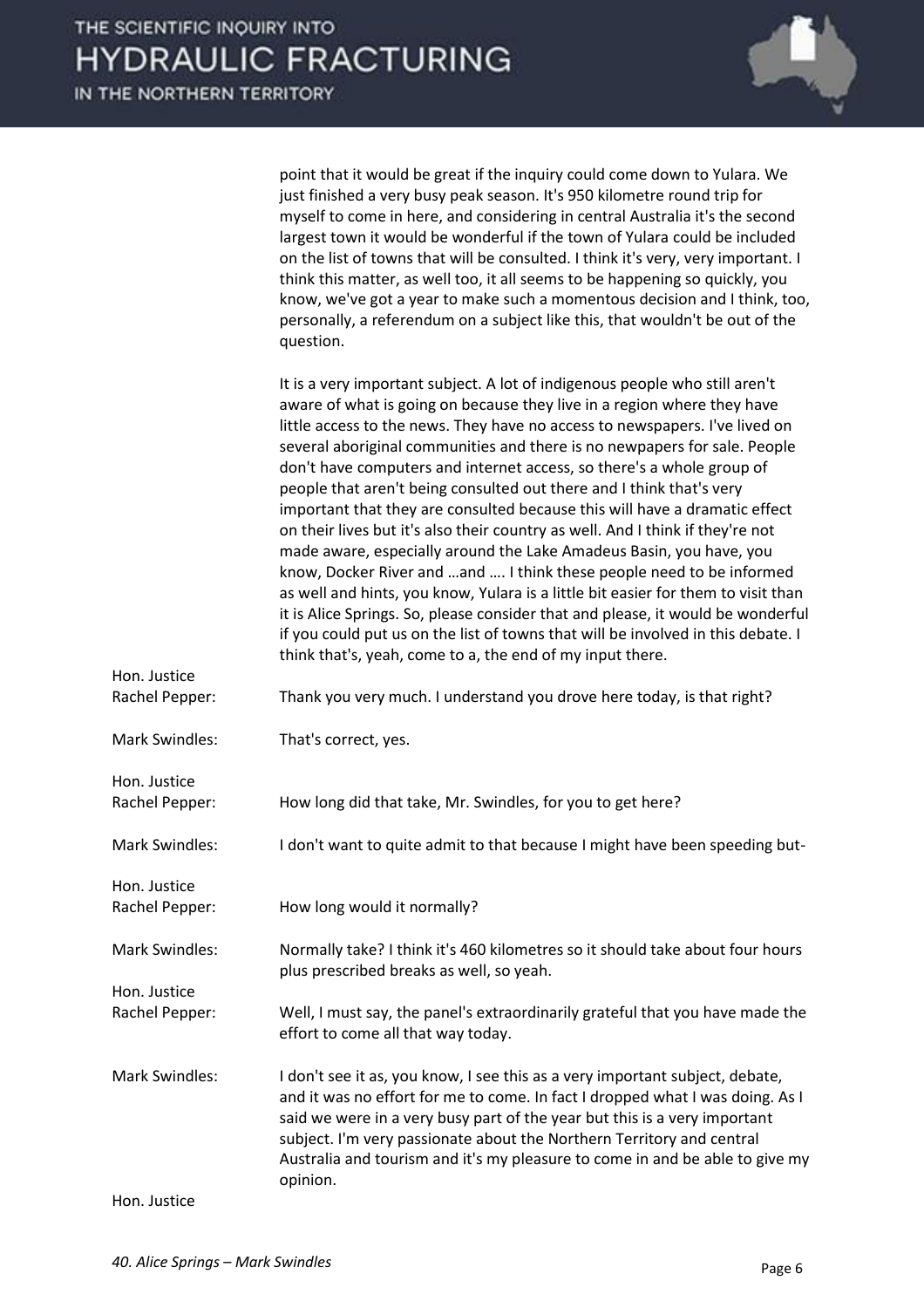

| Rachel Pepper:                        | Thank you. And I was very interested to hear about the, curiously, you're the<br>first person to have actually raised it, as far as I'm aware anyway, the impact<br>on tourism in Darwin and the fact that, you know, nobody could get,<br>actually, accommodation, tourists could get accommodation.                                                                                                                                                                                                                                                                                                                                                                                                                                                                                                                                                                                                                                                                                                                                                                                                                                                                                               |
|---------------------------------------|-----------------------------------------------------------------------------------------------------------------------------------------------------------------------------------------------------------------------------------------------------------------------------------------------------------------------------------------------------------------------------------------------------------------------------------------------------------------------------------------------------------------------------------------------------------------------------------------------------------------------------------------------------------------------------------------------------------------------------------------------------------------------------------------------------------------------------------------------------------------------------------------------------------------------------------------------------------------------------------------------------------------------------------------------------------------------------------------------------------------------------------------------------------------------------------------------------|
| <b>Mark Swindles:</b>                 | Yes, yeah.                                                                                                                                                                                                                                                                                                                                                                                                                                                                                                                                                                                                                                                                                                                                                                                                                                                                                                                                                                                                                                                                                                                                                                                          |
| Hon. Justice                          |                                                                                                                                                                                                                                                                                                                                                                                                                                                                                                                                                                                                                                                                                                                                                                                                                                                                                                                                                                                                                                                                                                                                                                                                     |
| Rachel Pepper:                        | That's logical when you it it's logical, but it hasn't been raised before, so,<br>thank you very much for that. It's something to consider. Just in relation to,<br>did you have to drive through the wells in and around Palm Valley to get<br>here?                                                                                                                                                                                                                                                                                                                                                                                                                                                                                                                                                                                                                                                                                                                                                                                                                                                                                                                                               |
| <b>Mark Swindles:</b><br>Hon. Justice | No, that's another route that you could drive through. It's a lot longer and<br>part of the road is dirt. It's called the Mereenie Loop Road and it's a<br>beautiful drive. Hopefully one day it will be a  but that is one of the jewels<br>of the crown in central Australia. When you connect up Alice Springs to the<br>West McDonald Range and Palm Valley and out to  and then you come<br>around the back of the West McDonald Ranges to Kings Canyon and then<br>you drive down past Mount Conner and onto Uluru and Kata Tjuta, that is<br>on par with probably the Great Ocean Road. It should be one of the most<br>publicised and tourist promoted drives in Australia. It really is a stunning<br>drive that I can't think of actually a better drive in Australia that takes you<br>past so many iconic landmarks that the only issue is that there's on section<br>that's still at quite rough and dirt and hopefully within, you know, the next<br>decade that will finally be bituminised and that is the jewel, the crown, of<br>tourism in central Australia. When it's opened up to caravaners and people<br>in two-wheel drive vehicles it will be a huge boost to NT tourism. |
| Rachel Pepper:                        | That's, sorry, that's heading out towards Hermannsburg, is that right?                                                                                                                                                                                                                                                                                                                                                                                                                                                                                                                                                                                                                                                                                                                                                                                                                                                                                                                                                                                                                                                                                                                              |
| <b>Mark Swindles:</b>                 | That's correct, yeah.                                                                                                                                                                                                                                                                                                                                                                                                                                                                                                                                                                                                                                                                                                                                                                                                                                                                                                                                                                                                                                                                                                                                                                               |
| Hon. Justice                          |                                                                                                                                                                                                                                                                                                                                                                                                                                                                                                                                                                                                                                                                                                                                                                                                                                                                                                                                                                                                                                                                                                                                                                                                     |
| Rachel Pepper:                        | OK, and so it's taking you in a Palm Valley, Mereenie, that area?                                                                                                                                                                                                                                                                                                                                                                                                                                                                                                                                                                                                                                                                                                                                                                                                                                                                                                                                                                                                                                                                                                                                   |
| <b>Mark Swindles:</b>                 | Yes, yep.                                                                                                                                                                                                                                                                                                                                                                                                                                                                                                                                                                                                                                                                                                                                                                                                                                                                                                                                                                                                                                                                                                                                                                                           |
| Hon. Justice                          |                                                                                                                                                                                                                                                                                                                                                                                                                                                                                                                                                                                                                                                                                                                                                                                                                                                                                                                                                                                                                                                                                                                                                                                                     |
| Rachel Pepper:                        | Because my, according to my information that we have, there are close to<br>90 wells in that area of which 34 have been fracked. I'm just wondering<br>what sort of impact that has had on tourism in that area.                                                                                                                                                                                                                                                                                                                                                                                                                                                                                                                                                                                                                                                                                                                                                                                                                                                                                                                                                                                    |
| <b>Mark Swindles:</b>                 | It's probably quite hidden. I've seen probably more of it than most people. I<br>think the main area that, there's two roads you can take, you know, I think<br>the most popular one, actually, steers away from that area. Yet, it's got, I<br>suppose, not well publicised because it is out of eyeshot of most people.                                                                                                                                                                                                                                                                                                                                                                                                                                                                                                                                                                                                                                                                                                                                                                                                                                                                           |
| Hon. Justice<br>Rachel Pepper:        | It's out of plain shot as well?                                                                                                                                                                                                                                                                                                                                                                                                                                                                                                                                                                                                                                                                                                                                                                                                                                                                                                                                                                                                                                                                                                                                                                     |
|                                       |                                                                                                                                                                                                                                                                                                                                                                                                                                                                                                                                                                                                                                                                                                                                                                                                                                                                                                                                                                                                                                                                                                                                                                                                     |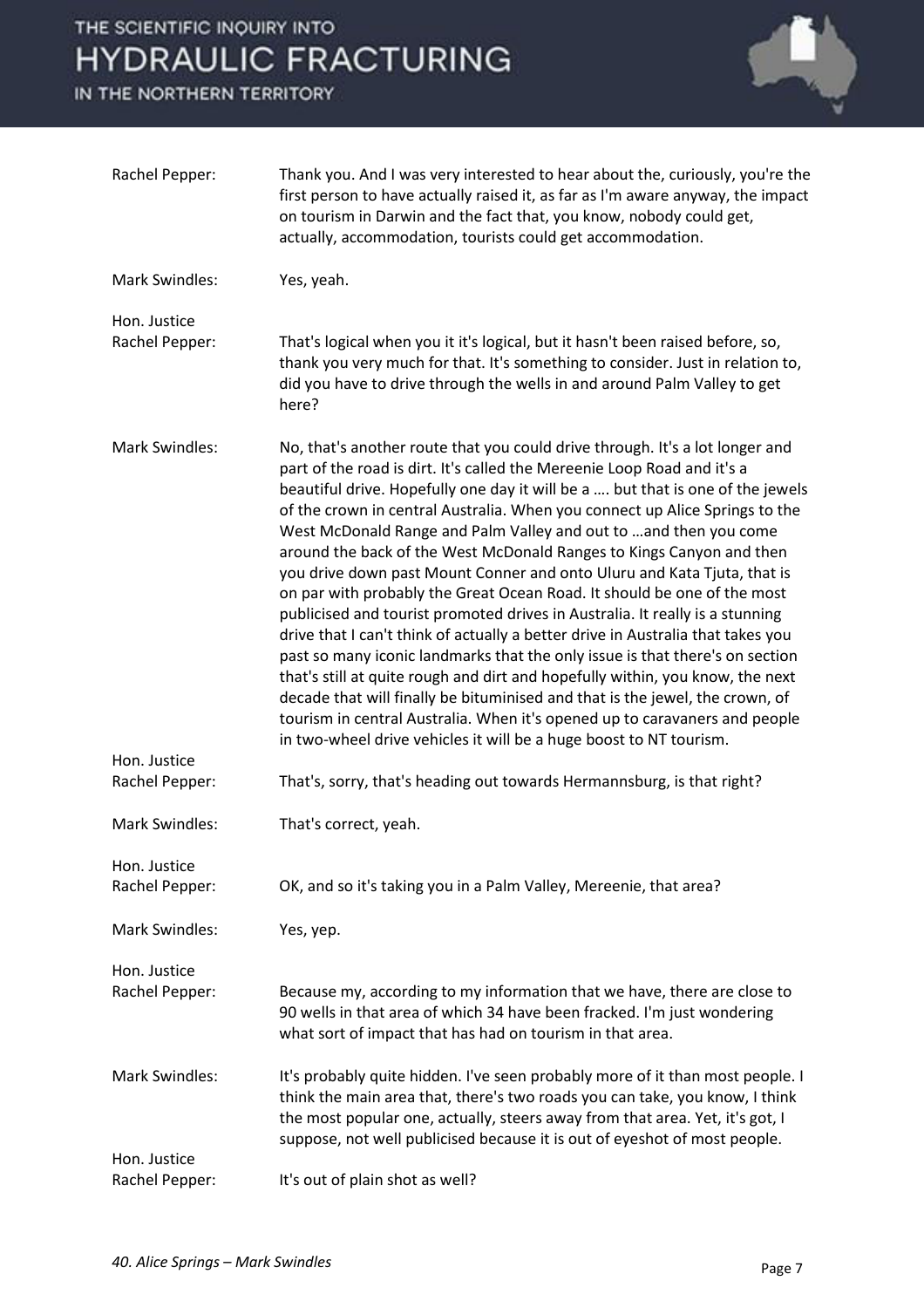

| <b>Mark Swindles:</b>          | Definitely not, no. There's not as many flights that go over that region. If you<br>fly from Yulara over King's Canyon you go out to Gosses Bluff you will see<br>that, yeah, that out there, yeah, yep.                                                                                                                                                                                                                                                                                                                                                                                                                                                                                                                          |
|--------------------------------|-----------------------------------------------------------------------------------------------------------------------------------------------------------------------------------------------------------------------------------------------------------------------------------------------------------------------------------------------------------------------------------------------------------------------------------------------------------------------------------------------------------------------------------------------------------------------------------------------------------------------------------------------------------------------------------------------------------------------------------|
| Hon. Justice                   |                                                                                                                                                                                                                                                                                                                                                                                                                                                                                                                                                                                                                                                                                                                                   |
| Rachel Pepper:                 | Thank you. And I should just state now clearly, that in terms of a<br>referendum, a number of people have raised a number of groups, and<br>individuals have raised that suggestion and again that polls outside our<br>terms of reference. I understand why people are coming forward to that<br>suggestion, but they, well and truly, that is outside our terms of reference.                                                                                                                                                                                                                                                                                                                                                   |
| <b>Mark Swindles:</b>          | OK, good to know.                                                                                                                                                                                                                                                                                                                                                                                                                                                                                                                                                                                                                                                                                                                 |
| Hon. Justice                   |                                                                                                                                                                                                                                                                                                                                                                                                                                                                                                                                                                                                                                                                                                                                   |
| Rachel Pepper:                 | It will be up to the government and I keep saying this but it will absolutely<br>be up to the government to lift the moratorium or not. We're here to<br>identify the risks.                                                                                                                                                                                                                                                                                                                                                                                                                                                                                                                                                      |
| <b>Mark Swindles:</b>          | Yes, yep.                                                                                                                                                                                                                                                                                                                                                                                                                                                                                                                                                                                                                                                                                                                         |
| Hon. Justice                   |                                                                                                                                                                                                                                                                                                                                                                                                                                                                                                                                                                                                                                                                                                                                   |
| Rachel Pepper:                 | Which we've done, I hope. I'm confident we have. We're now in the process<br>of accessing those risks and that will, it's that assessment that will form, and<br>subsequent recommendations will form the basis of our final report. And I<br>should also state, just to clarify for people who may be concerned, this is of<br>course the second time we've come to Alice Springs. We will be back again,<br>there will be another round of consultation in Alice Springs. So, this won't be<br>the last time people have the opportunity to come in person and present to<br>the panel or engage with the panel in person. And as for your suggestion<br>about Yulara, we will, I will open some investigations about that and- |
| <b>Mark Swindles:</b>          | Thank you very much.                                                                                                                                                                                                                                                                                                                                                                                                                                                                                                                                                                                                                                                                                                              |
| Hon. Justice<br>Rachel Pepper: | Think further about that, absolutely.                                                                                                                                                                                                                                                                                                                                                                                                                                                                                                                                                                                                                                                                                             |
| <b>Mark Swindles:</b>          | And we we're gathering a petition of names to lobby you as well, to, we'll<br>send to-                                                                                                                                                                                                                                                                                                                                                                                                                                                                                                                                                                                                                                            |
| Hon. Justice<br>Rachel Pepper: | We're not making the decision to lift the moratorium.                                                                                                                                                                                                                                                                                                                                                                                                                                                                                                                                                                                                                                                                             |
| <b>Mark Swindles:</b>          | No, no, no, as far as coming to Yulara.                                                                                                                                                                                                                                                                                                                                                                                                                                                                                                                                                                                                                                                                                           |
| Hon. Justice<br>Rachel Pepper: | Ah, right, right, right-                                                                                                                                                                                                                                                                                                                                                                                                                                                                                                                                                                                                                                                                                                          |
| <b>Mark Swindles:</b>          | To support our, yeah.                                                                                                                                                                                                                                                                                                                                                                                                                                                                                                                                                                                                                                                                                                             |
| Hon. Justice                   |                                                                                                                                                                                                                                                                                                                                                                                                                                                                                                                                                                                                                                                                                                                                   |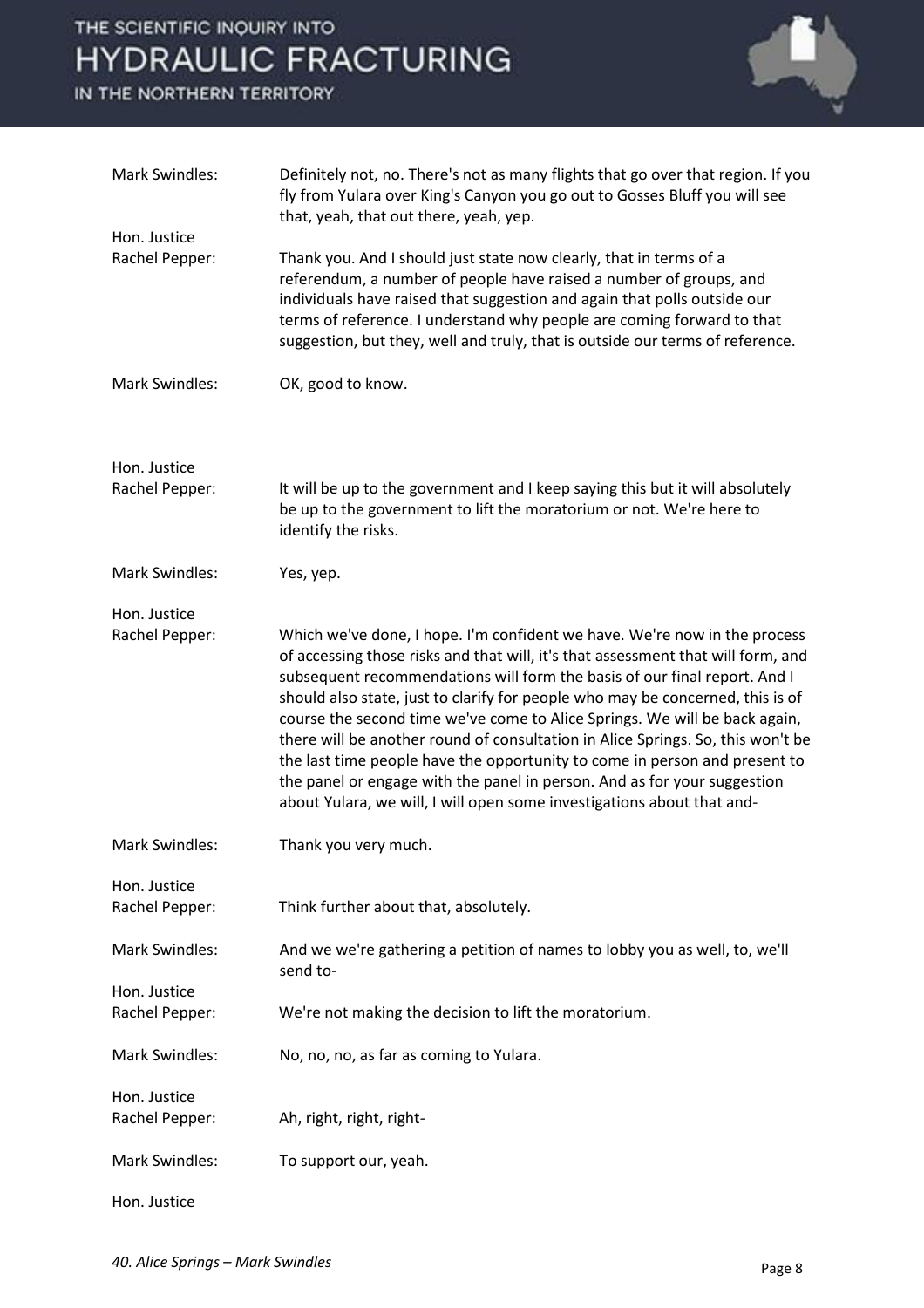

| Rachel Pepper:                 | That's different.                                                                                                                                                                                                                                                                                                                                                                                                                                                                                                                                                                                                                                   |
|--------------------------------|-----------------------------------------------------------------------------------------------------------------------------------------------------------------------------------------------------------------------------------------------------------------------------------------------------------------------------------------------------------------------------------------------------------------------------------------------------------------------------------------------------------------------------------------------------------------------------------------------------------------------------------------------------|
| <b>Mark Swindles:</b>          | Great. Fantastic.                                                                                                                                                                                                                                                                                                                                                                                                                                                                                                                                                                                                                                   |
| Hon. Justice<br>Rachel Pepper: | Any further, yes, Dr. Smith.                                                                                                                                                                                                                                                                                                                                                                                                                                                                                                                                                                                                                        |
| Dr Ross Smith:                 | Thank you very much for that very informative presentation. I was just<br>trying to followup on a couple things you said.                                                                                                                                                                                                                                                                                                                                                                                                                                                                                                                           |
| <b>Mark Swindles:</b>          | Sure.                                                                                                                                                                                                                                                                                                                                                                                                                                                                                                                                                                                                                                               |
| Dr Ross Smith:                 | One about your trek across the country in 1999 and I remember reports of<br>that at the time so congratulations on achieving that feat. When you said<br>that you got into Queensland and you saw evidence of fracking, where<br>abouts was that? Was that in the-                                                                                                                                                                                                                                                                                                                                                                                  |
| <b>Mark Swindles:</b>          | In the, I think, the region, through there. I travelled through  was the<br>first town that I hit in Queensland, so  and then  and then onto Roma<br>and then through to Towamba so it's quite, or sort of main arterial sort of<br>region I went through. I tried to stay off the roads as much as possible of<br>course, as you get closer and closer to the east coast, the more you are<br>committed. I actually travelled down a railway for quite a few hundred<br>kilometres as well. It was easier travelling on the side of the Queensland<br>Railways and deal with a couple of trains than hundreds of trucks and<br>vehicles every day. |
| Dr Ross Smith:                 | And then the said you returned last year. Was that to the same area or was<br>that-                                                                                                                                                                                                                                                                                                                                                                                                                                                                                                                                                                 |
| <b>Mark Swindles:</b>          | No, not to similar areas, so I crossed quite a few paths there and, but no, I<br>wasn't travelling on camels and I wasn't able to travel on that exact route.<br>Yeah, I was towing a caravan at the time.                                                                                                                                                                                                                                                                                                                                                                                                                                          |
| Dr Ross Smith:                 | I just wondered whether you were in the CSG areas, which of course, didn't<br>exist in that late 90s, and whether you were looking at the same industry<br>that expanded or were you looking at the new industry that's come now on<br>your return.                                                                                                                                                                                                                                                                                                                                                                                                 |
| <b>Mark Swindles:</b>          | The new industry, yeah, yep.                                                                                                                                                                                                                                                                                                                                                                                                                                                                                                                                                                                                                        |
| Dr Ross Smith:                 | Thanks for                                                                                                                                                                                                                                                                                                                                                                                                                                                                                                                                                                                                                                          |
| Dr Alan Andersen:              | Well, thanks Mr. Swindles for your presentation. I wanted to, well, guess<br>start off by just making the comment that the interim report fully recognises<br>the importance of the iconic outback landscapes in the NT and the need to<br>protect them, to protect the tourism industry that depends on them. One of<br>the issues, you notice this, that most of the tourists as I guess reflects these<br>iconic landscapes, it's sort of either north in the top end, south in the desert,<br>but not so much in the central region, in the  Plateau region, which is the                                                                       |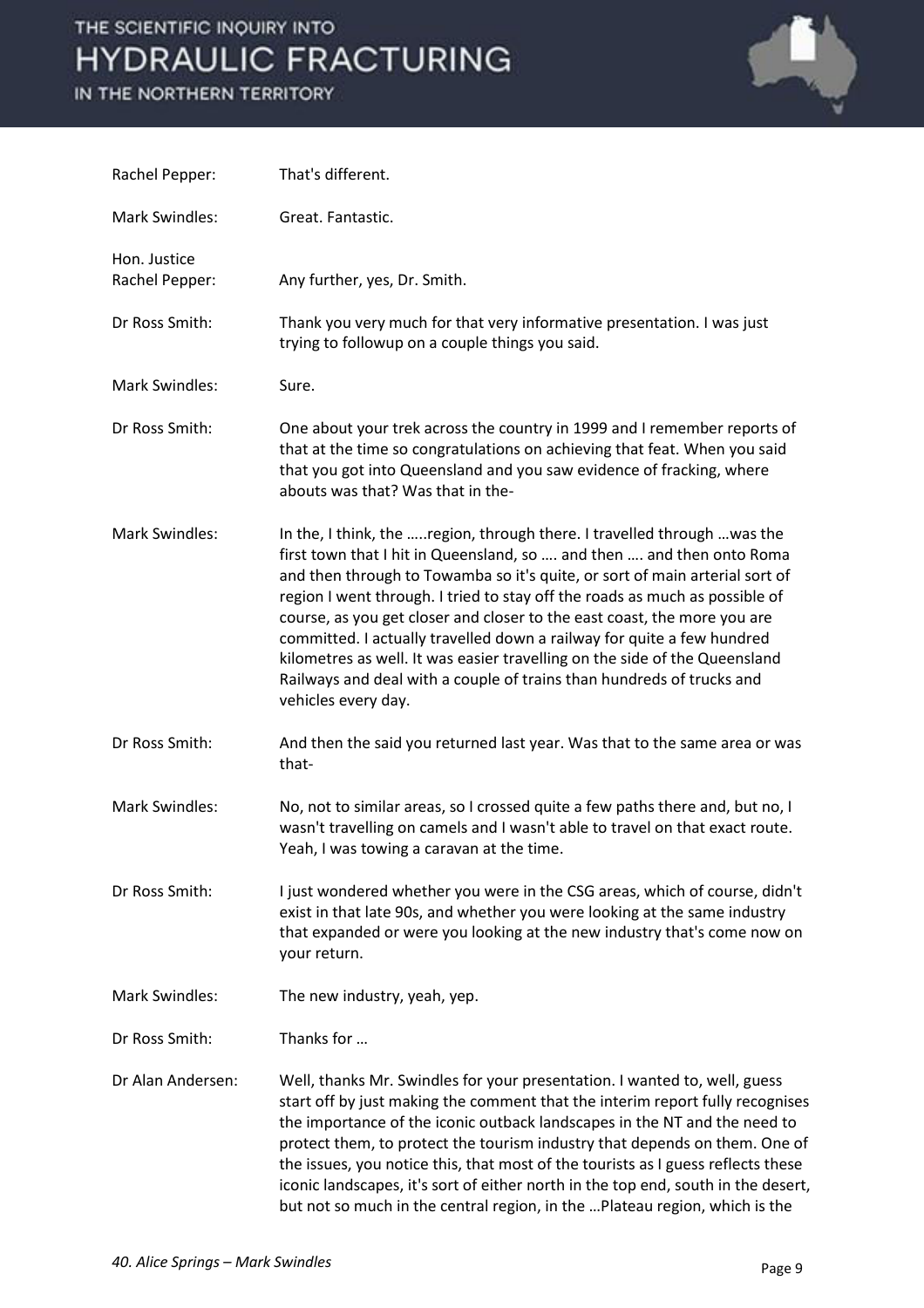IN THE NORTHERN TERRITORY



most prospective region for shale gas development and so I guess my question is, if there were shale gas development in a region like that, and so it wasn't directly impacting central Australia, to what extent do you think that would still detract from the tourism in central Australia, because to have this idea of broader fracking industry in the NT, even if it's not specifically in central Australia?

Mark Swindles: Something about tourist travel by road and we have the course of Stuart Highway, which cuts Australia in half, and then we have other roads like the Plenty Highway and the Great Central Road, and the West MacDonnell Ranges, they're our sort of main tourist roads and I think they cover a huge part of central Australia. Are they proposing that they would only hide the mining in pockets of land where no one could see it, or is it open to all regions? I would have to query that. I think it's case by case basis, but I can't imagine a gas company, if they want to drill for gas 'cause it's gas underground, they will drill if they have the right to do that then and there, it won't be part of their agenda to hide it in some remote corner and only drilling in regions where tourists aren't able to see it. I can't see that happening. I imagine once the door is open they will drill where it's most profitable to drill, not away from the sight of tourists.

Hon. Justice

Rachel Pepper: Yes, Dr. Beck.

Dr Vaughan Beck AM: Yes, I appreciate and your comments about pristine nature of the Territory you're quite passionate about that. I just want to explore some of the comments that you made in respect to the Amadeus Basin and the gas oil rigs that are already there, because you mentioned about the, you know, iconic nature of the Betaloo and so that's cutting around those oil and gas wells. And also you, I think you mentioned, that when people were flying over to King's Canyon, some of those oil and gas wells could be seen. So, I'm trying to get a firstly, an assessment of what you think, if any..has been on tourism because of those oil and gas wells. And secondly to just acknowledge that with a potential shale gas well, that the number of wells could be an order of magnitude difference, but let's concentrate on your experience with respect to the facilities that are already here and the impact or otherwise that people will perceive attached to those facilities.

Mark Swindles: Yes, certainly when you fly from Yulara to King's Canyon, you won't see any facilities, they're further north. If you do the flight to Gosses Bluff, which is in north of King's Canyon, then you will see the Mereenie oil fields out there. That's certainly the case. I think at the moment the very small Mereenie gas fields is not hidden, it just happens to be not in an area where you can see it from the ground. Or you have to know what you're looking for. I mean, some of those, some of the camps are on top of, right on the top of hills, on top of our mountains. They're pretty obvious. But, it's a small, small field and it's hidden accidentally.

> It's not within eyeshot of major tourist routes but I think if the Lake Amadeus Basin is opened up then I would think that there would be, obviously, a lot of infrastructure out there, which will be visual and I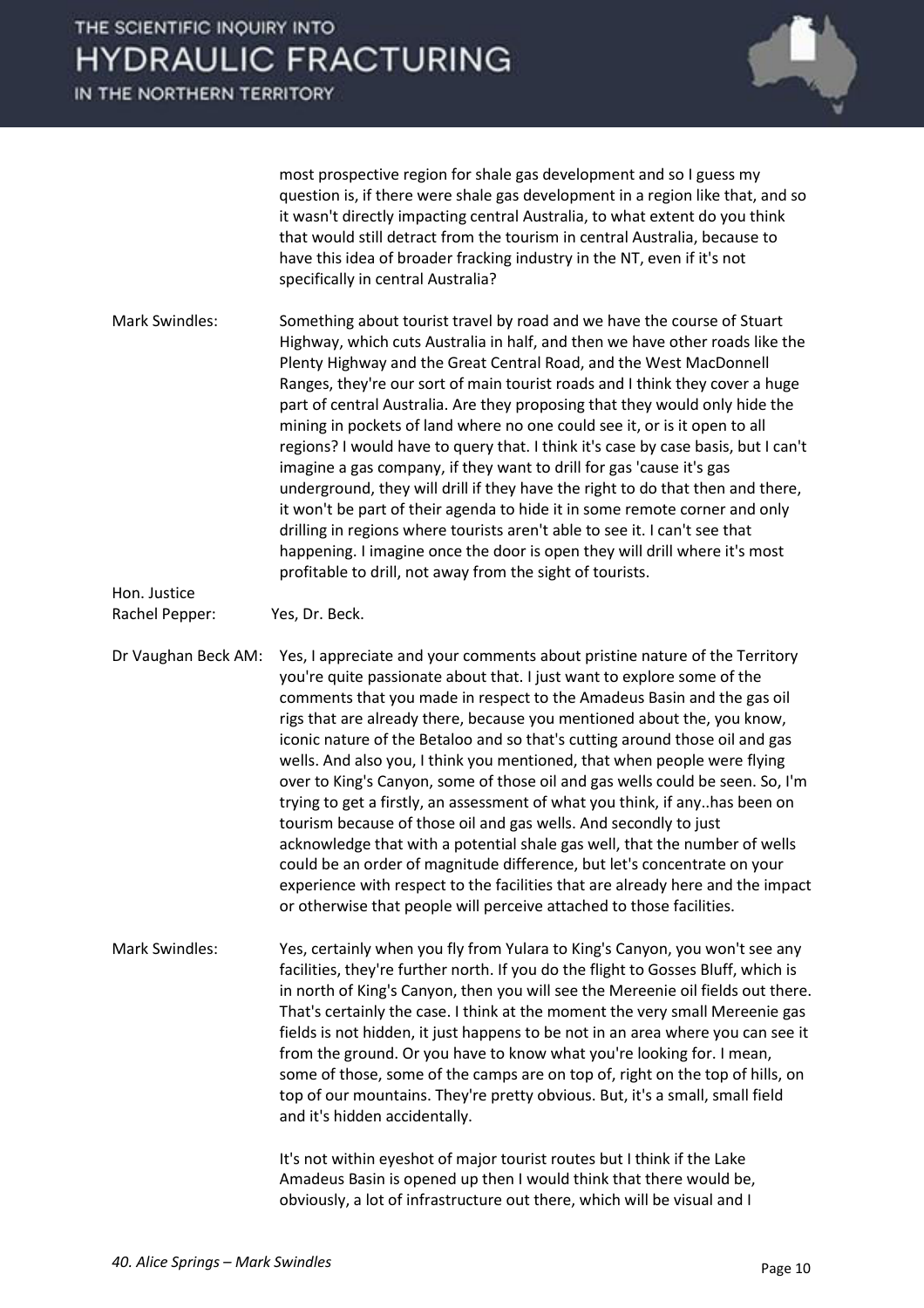

presume, and I'm just presuming here, I don't know why I think this, but Yulara, the ninth largest town in the Northern Territory with a airport and a main road, and hotels and bars will somehow become a little centre for the mining because we have existing infrastructure there. So, I'm only presuming that. Sorry to presume something, but often industries do want to attach themselves to existing infrastructure and I would imagine our beautiful bitumen Road and our airports would be pretty tempting and our petrol stations and service stations, yeah, to bring it in-stream close. If you were going to start somewhere, I think that would be the place you would start. You have to get your products to the marketplace, so yeah.

- Dr Vaughan Beck AM: It's interesting just to hear that those existing infrastructure facilities, I think, I'd just like to characterise them having minimal, no impact upon the tourist industry as they are at the moment. Further development, I think you've indicated, that there are potential concerns that you'd voiced in terms of number of issues surrounding visual impact as well as impact on towns.
- Mark Swindles: Yes, very much so, yeah.
- Dr Vaughan Beck AM: Thank you.

Hon. Justice

Rachel Pepper: Yes, Dr. Ritchie.

Dr David Ritchie: I would just like to put to you a comment made by Dominic ..yesterday and we were talking on similar things to what we've been talking about now. And he used the phrase, the real and perceived problems of the fracking industry and I think you're hopefully in a good position to make an assessment of the effect of the, go back a step, we've discussed the way that ..... is still an iconic park. It is got current gas wells pretty close to it and that there's no suggestion, really, that that has detracted from the values of ….The subsequent to the Amadeus field being developed, there appears to be a very, very strong negative perception about the fracking industry. Your industry, tourism, perhaps more than any other that deals in people's perception of a place, how they can see-

Mark Swindles: Very much so.

Dr David Ritchie: A destination. So, I'd just like a comment on that it's, I think, what we've been trying to get to in these last hour questions, how much is it about the way people perceive the idea of industry, and how much is it about, say, losing the visual and amenity of a particular part of a tourist route because of the side of the well or the pipeline?

Mark Swindles: Perception is everything in tourism. We, as an industry, we present ourselves with, you know, ads throughout the whole world and the whole of Australia. The perception is, and the perception that we give out, about the Northern Territory, is that it's this beautiful, wild pristine place and with, you know, stunning landscapes and, you know, perfect nature there. The perception that we give of the Northern Territory is very, very different to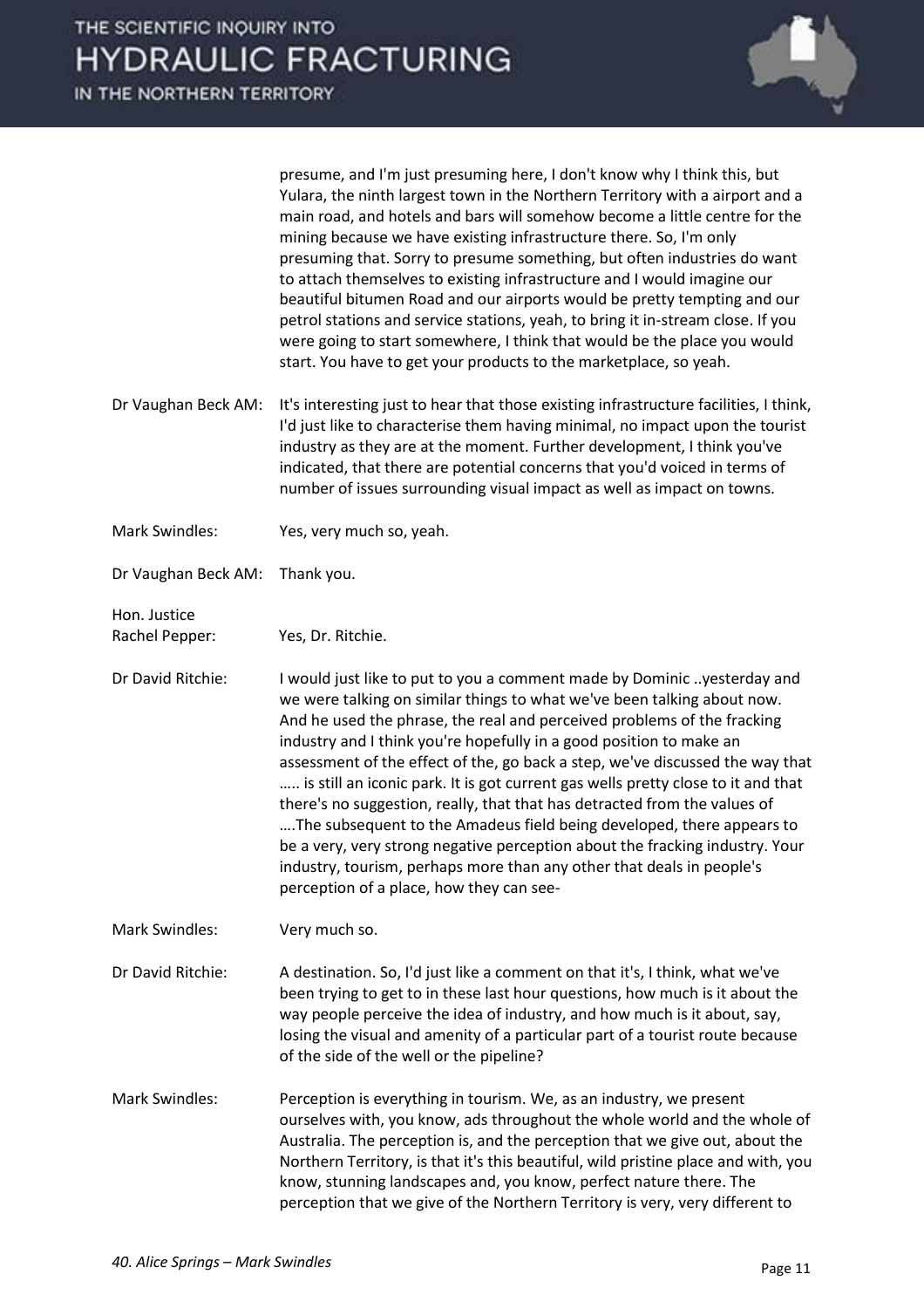

any other tourism brand. The perception is one of the things we put a lot of emphasis into and I think you also want to deliver what you perceive as well, I think it can be very detrimental if, and I, you know, when I produce brochures or produce ads for our business, I make sure that I don't perceive something that people aren't gonna get, 'cause then I have complaints.

| And I'm very careful about that. You know, when you have photographs of          |
|----------------------------------------------------------------------------------|
| my beautiful camel string with Uluru in the background, we're 11 Ks away         |
| from Uluru and it's quite easy for the trick of a camera lens to make Uluru      |
| look a lot close to that than what it actually is. So, the perception of the     |
| Northern Territory is something that we've been, in the tourism industry,        |
| working for generations. Sorry, not generations, but decades, to get a           |
| certain image out there and that's why people come here. I think anything        |
| that takes away from that is quite detrimental. You know, people go to  to       |
| see this mining town, that's what they're expecting. You know, they've got       |
| that big hole there, the big mine, I think they call it the Big Hole and people  |
| actually pay to get on and have a look at that. That's their image, that's their |
| perspection, but it's not what we're trying to actually promote.                 |

 You know, we're promoting that there's nothing out there, you know, that's the nice thing and if you change that there might be other nice areas for people to go through to go to on their holidays. So, people have thousands of choices these days where to go for holiday. Thousands of choices. It's amazing. More so than ever before, air travel is cheap and people research their holidays and it's so easy to go anywhere in the world, and every other destination's competition, you know? People have four weeks a year and we're trying to push our image, push ourselves to the top of their list and it's not that easy. It really isn't that easy, and, you know, there's a big world out there and I think we have to be very careful if we lose the image that we've got and we lose the reason why people are coming here, we'll regret it.

Dr David Ritchie: So, just to summarise that it would be, you know the problem of this perception being changed and is there a negative perception is not solved by having a buffer of a hundred metres of trees between the road and the drill pads, because you would say that the authenticity of the perception is then challenged by the, you know, would be kind of compromised.

Mark Swindles: Yes, yep.

Dr David Ritchie: Thank you.

Hon. Justice

Rachel Pepper: Any further questions or comments? Yes, Professor Priestly.

Professor Brian Priestly: Yeah, thank you Mr. Swindles, you've focused a lot on the visual impacts of the industry on tourism and so on. One of the risks that we've identified that will need mitigation if the industry is to go ahead is the impact of increased traffic, particularly movement of, large-scale movement, of vehicles with equipment and so on. What impact do you think that that would have on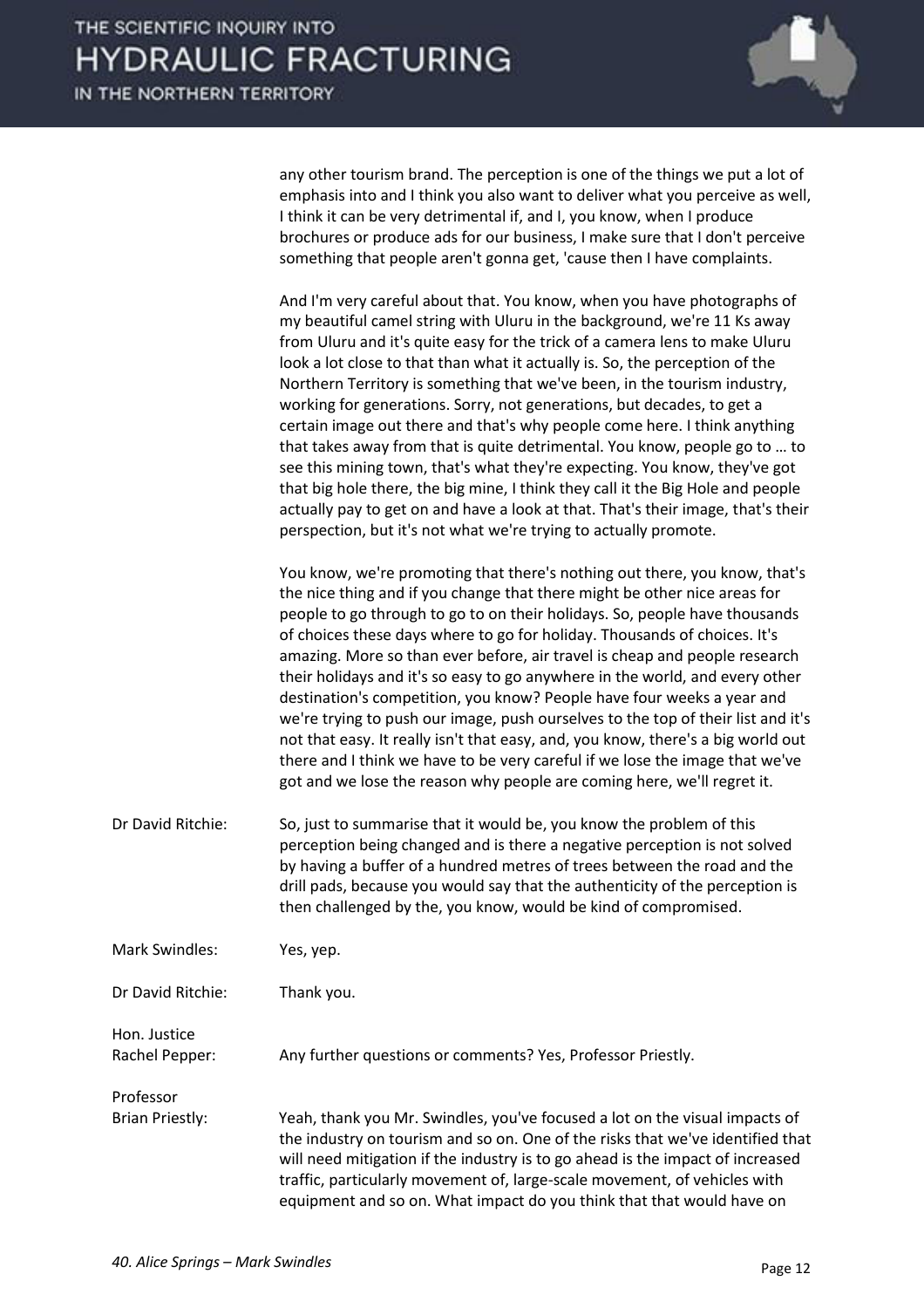IN THE NORTHERN TERRITORY



the tourism industry and what sort of steps could be take to mitigate those risks?

Mark Swindles: That's a very good question. When I drove in yesterday it was a slower trip than usual 'cause the roads and very, very heavy. The road are a lot of traffic, well what I consider a lot of traffic at the moment. Maybe if you come from Sydney or Melbourne it's not the case at all. But there was, it was quite slow. There was a lot of elderly people pulling caravans on the highway, hundreds of them. Thousands of them. The elderly people, retirees in Australia, they're a bit like nomadic birds. When it becomes cold and chilly down south, they hook their car to their caravan and they start driving north and they spend quite a bit of time up north fishing and travelling and experiencing the top end, and then as soon as it starts getting humid they, and the roads get cut off because of the wet, they head south again. I hear a lot from the truck drivers complaining that this time of the year it's pretty chaotic out there.

> Road train drivers and elderly people in overloaded caravans don't tend to mix too well. So, I would think that there would be quite an issue. You might not be aware, but there's great pressure on truck drivers not to drive at night any more. Some insurance companies won't insure truck drivers to drive at night. It's changing the whole industry because truck drivers do like to drive at night. It's less wear and tear on the vehicles and less traffic out there to deal with and probably less police as well, but, they do like to drive at night but there's a lot of companies that won't allow their drivers to drive at night. They've got to park up. Some insurance companies won't allow their drivers to, the vehicle isn't insured if they drive at night.

> It's very difficult for a lot of the truck drivers, especially if they're carting cattle, because they want to get them into, off the truck, into the market as quickly as possible. You don't want to draw out that experience, so things are changing quite dramatically in the Northern Territory. Truck drivers are now forced to drive in those peak periods and I think it will have a huge impact. Our roads, the Stuart Highway was built for road trains, it's a beautiful road, but the ..Highway is narrow, it's not built for road train so there's no concept of, you know, heavy transport out there. Of course, a lot of our roads are dirt roads and they're damaged terribly by trucks.

 I've seen movement of mining machinery through the Great Central Road. I don't know whether these large trucks with, you know, huge dozers and things are going, but a freshly graded road can be ruined by a few of these low loaders coming down, so yeah, certainly, heavy transport does have a effect on tourism and roads and as I said we get a lot of elderly people, and you know, it can be quite frustrating getting stuck behind a convoy of caravans and, you know, when you meet these people at the road houses they're quite elderly people who would probably struggle sometimes driving in their local supermarket, let alone having an overloaded vehicle pulling an overloaded caravan at 80 kilometres an hour. They can be a hazard and as I said very frustrating for truck drivers.

Hon. Justice